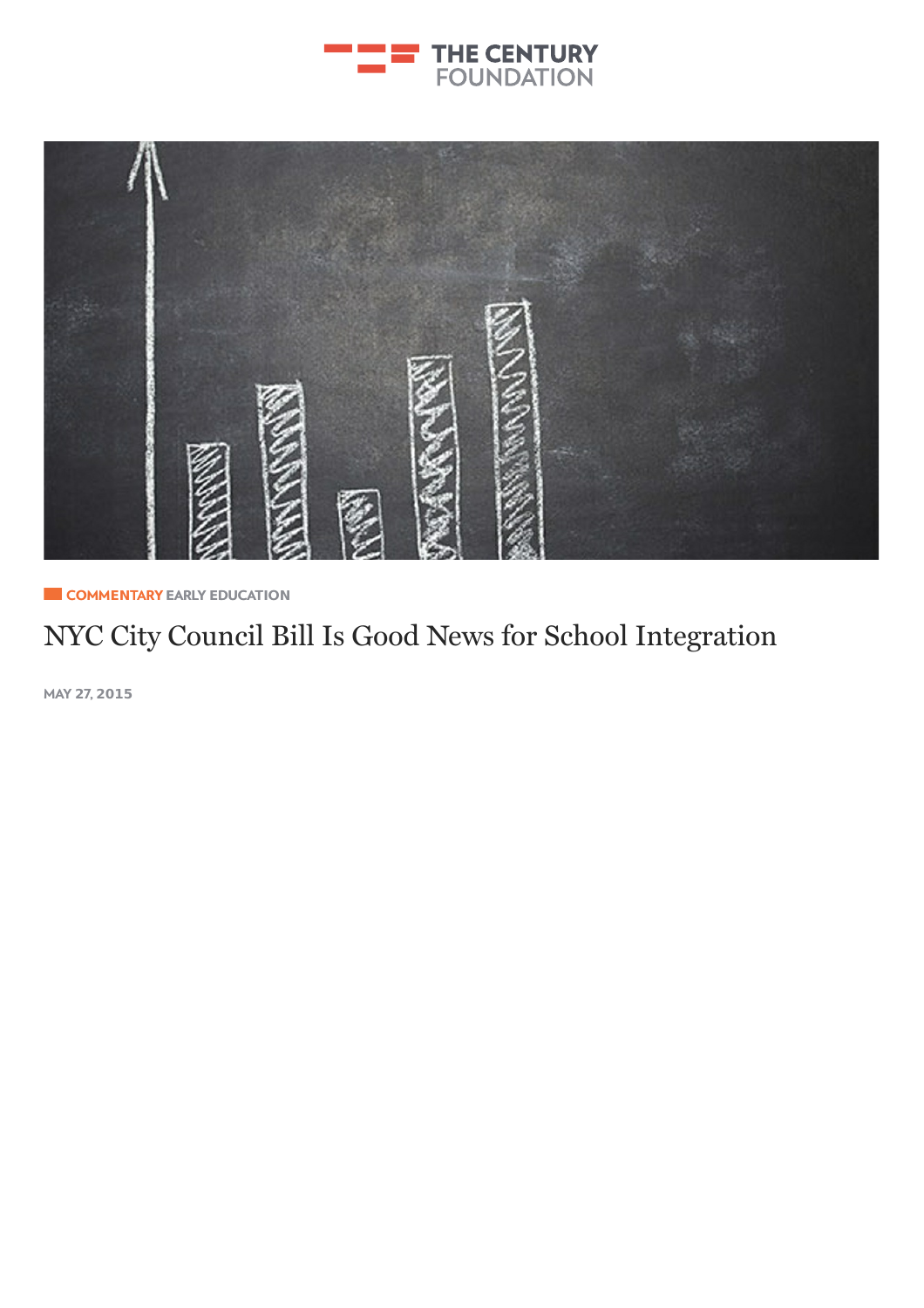New York City just took an important step toward encouraging integration in the city's public schools.

Yesterday, the City Council's education committee unanimously [passed](http://www.capitalnewyork.com/article/city-hall/2015/05/8568703/council-education-committee-passes-diversity-reporting-bill) a bill that would require the New York City Department of Education (DOE) to report annually on student diversity within each district and charter school in the city, by grade level. The information would include data on race/ethnicity and gender, as well as data on students who receive special education services, who are English language learners, who receive free or reduced-price lunch, who are in temporary housing or foster care, or who attend the school out-of-district.

## Strong Features of the Bill

Decades of research show that integrated schools boost the performance of low-income students, on average, and provide all students with social and civic benefits by fostering tolerance and encouraging critical thinking. Having accurate and comprehensive data on school diversity is the first step towards building solutions to promote socioeconomic and racial integration.

This bill includes several important features that make for a strong data system:

1. The bill requires the DOE to report data by grade-level and for special programs. This is important for seeing patterns of segregation in schools where demographics skew based on grade—for example, when pre-K and kindergarten classes enroll more middle-class students than upper grades—or based on access to certain classes such as gifted and [talented](http://www.nytimes.com/roomfordebate/2014/06/03/are-new-york-citys-gifted-classrooms-useful-or-harmful/eliminate-gifted-tracks-and-expand-to-a-schoolwide-approach) or dual language programs.

2. The bill requires the same reporting on district schools and charter schools. Separate enrollment systems for district and charter schools have caused fierce debate about whether charter schools in the city are [exacerbating](http://www.capitalnewyork.com/article/city-hall/2014/10/8553948/study-fewer-english-learners-charters-district-schools) segregation. On one hand, NYC charter schools enroll fewer students with special needs and English language learners, on average, than district schools. On the other hand, two-thirds of charter schools are [mixed-income,](https://drive.google.com/a/tcf.org/folderview?id=0B5s3pWtfB3cab1FWM0J2ZnVIN2c&usp=drive_web#) falling within 15 percent of the citywide average for low-income enrollment, compared to just one-third of district schools. Providing more nuanced data on charter and district schools will help inform how both sectors need to improve school diversity.

3. The bill includes a variety of socioeconomic measures, including not only free and reduced-price lunch eligibility, but also temporary housing status, foster care status, and primary home language. While free and reduced-price lunch eligibility is the main indicator of socioeconomic status used in K-12 education, it is a rough measure and one that is [increasingly](http://www.npr.org/sections/ed/2015/05/10/403577696/counting-poor-students-is-getting-harder) unreliable as more schools move to a system in which all students are eligible for free lunch. Having multiple measures allows for a richer understanding of the socioeconomic composition of a school.

## Room for Improvement